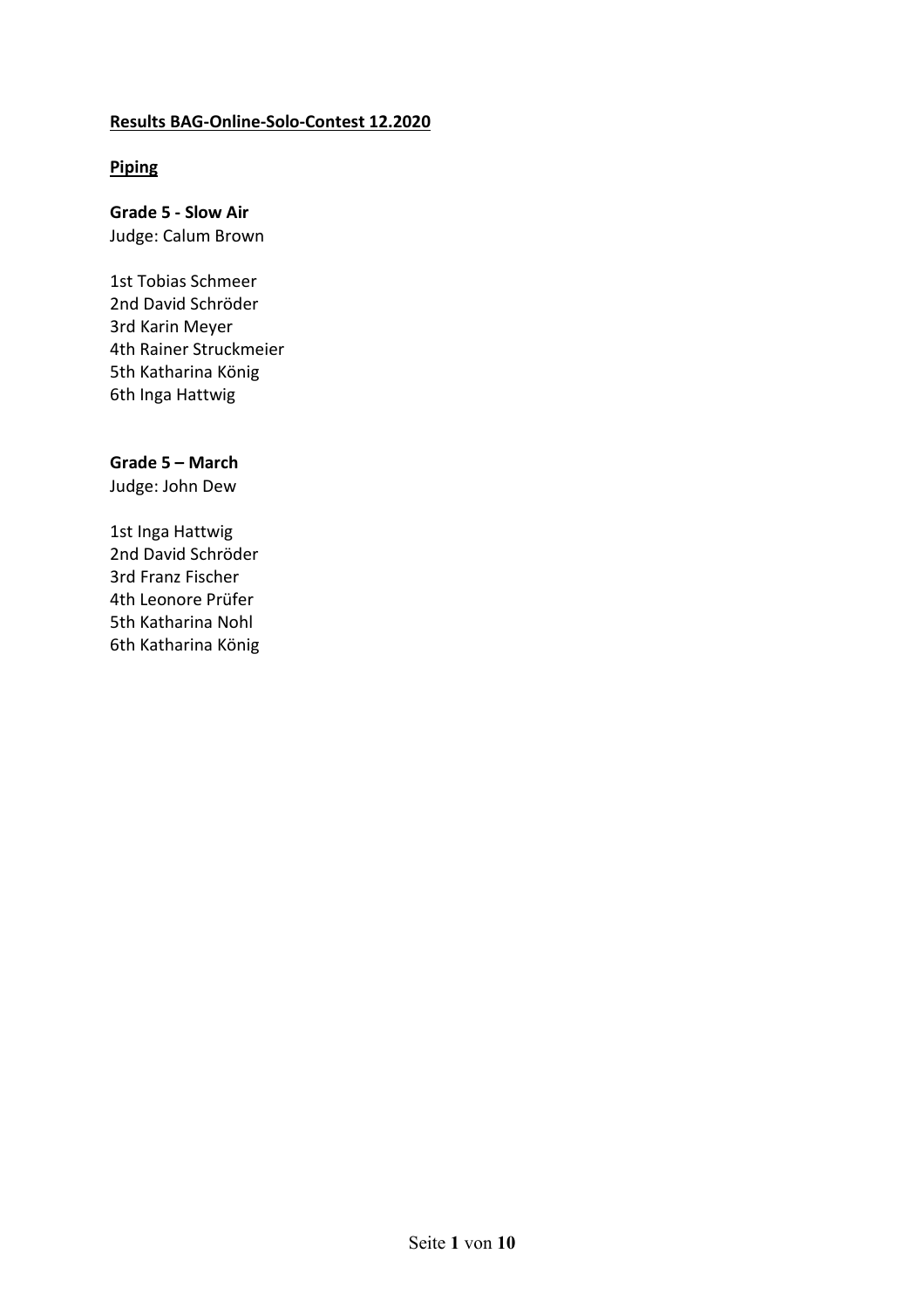# **Grade 4 – 2/4 March**

Judge: Connor Sinclair

1st Tamara Van Bockhaven 2nd Esther Kokabi 3rd Christoph Fischer 4th Nils Bosshammer 5th Anja Maroske-Jeck 6th Martin Hasenfraz

## **Grade 4 - Strathspey and Reel**

Judge: John Dew

1st Esther Kokabi 2nd Tamara Van Bockhaven 3th Nils Bosshammer 4th Moritz Willig 5th Stephan Collet 6th Frank Leyser

#### **Grade 4 - 6/8 March**

Judge: Calum Brown

1st Nils Bosshammer 2nd Anja Maroske-Jeck 3rd Stephan Collet 4th Tamara Van Bockhaven 5th Andreas Popp 6th Christoph Fischer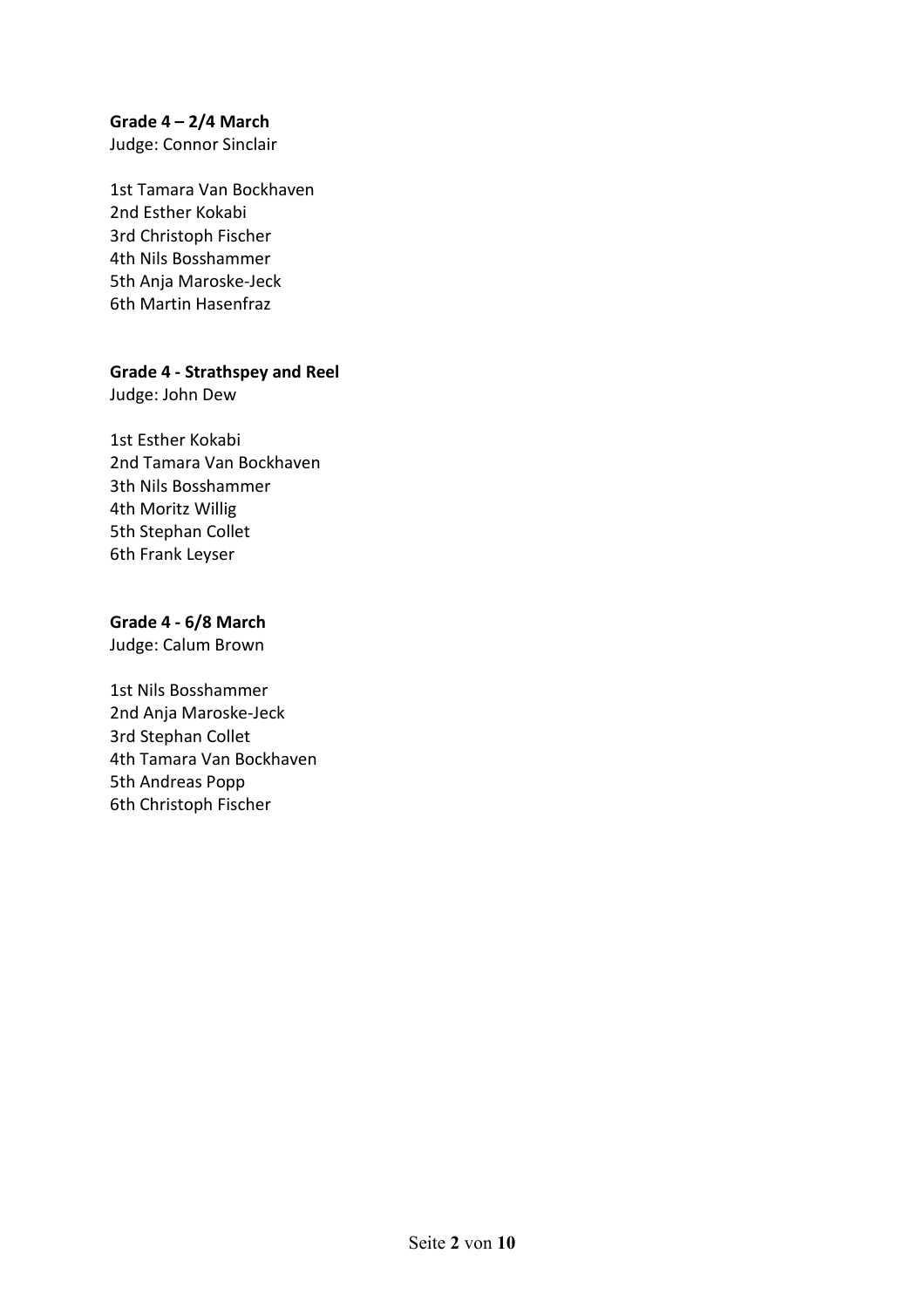# **Grade 3 - MSR**  Judge: Euan Anderson

1st Stefan Schwarz 2nd Thomas Kunz

# **Grade 3 - Slow Air and Jig**

Judge: John Dew

1st Thomas Kunz 2nd Stefan Schwarz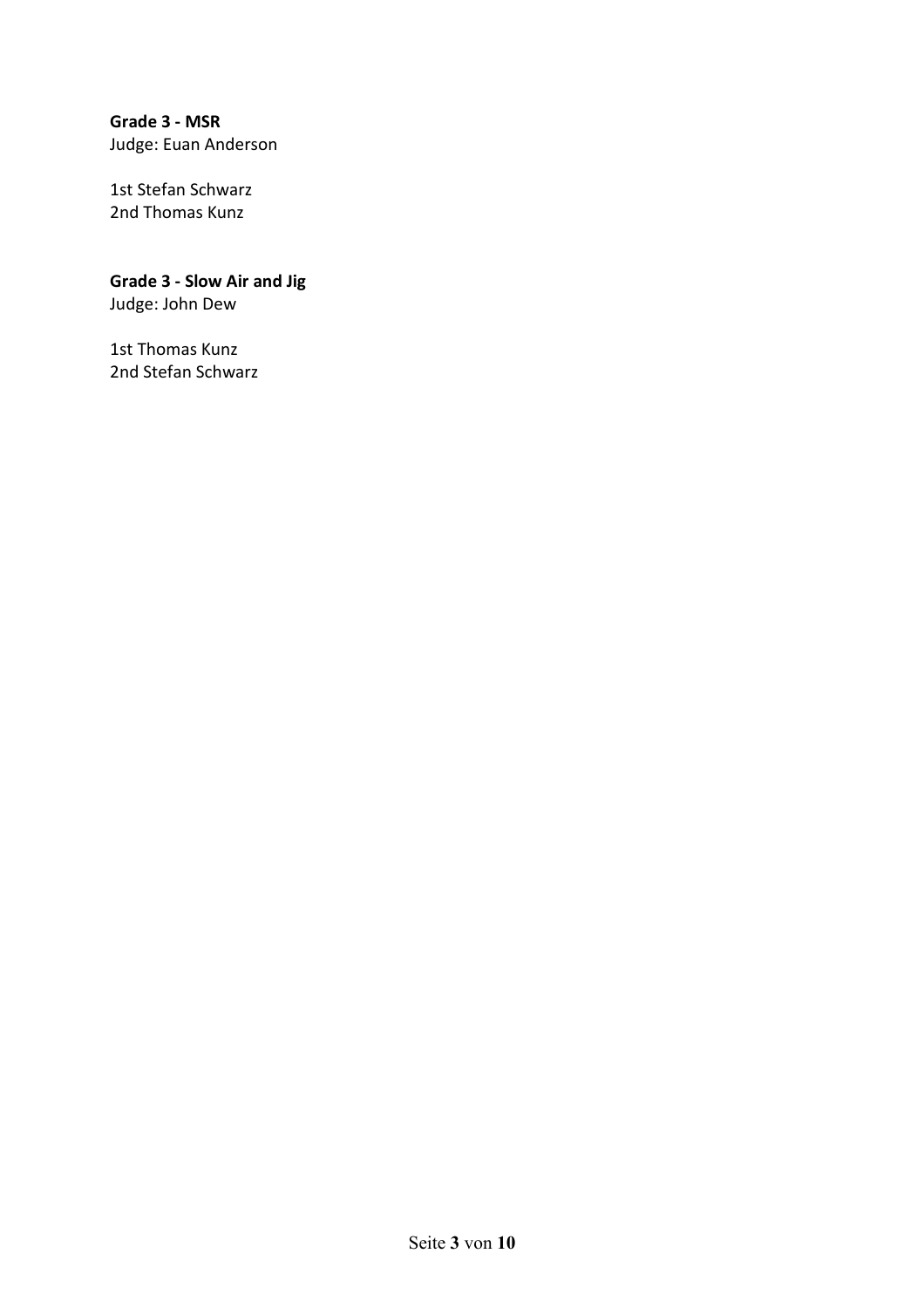# **Grade 2 – MSR**

Judge: Finlay Johnston

1st Jochem van Drogen 2nd Andrea Jones 3rd Maggie Jeschofnig 4th Hans Grothusen 5th Robin Sulzer 6th Aaron Langwiesner

## **Grade 2 – Hornpipe/Jig**

Judge: Euan Anderson

1st Jochem van Drogen 2nd Maggie Jeschofnig 3rd Andrea Jones 4th Robin Sulzer 5th Aaron Langwiesner 6th Hans Grothusen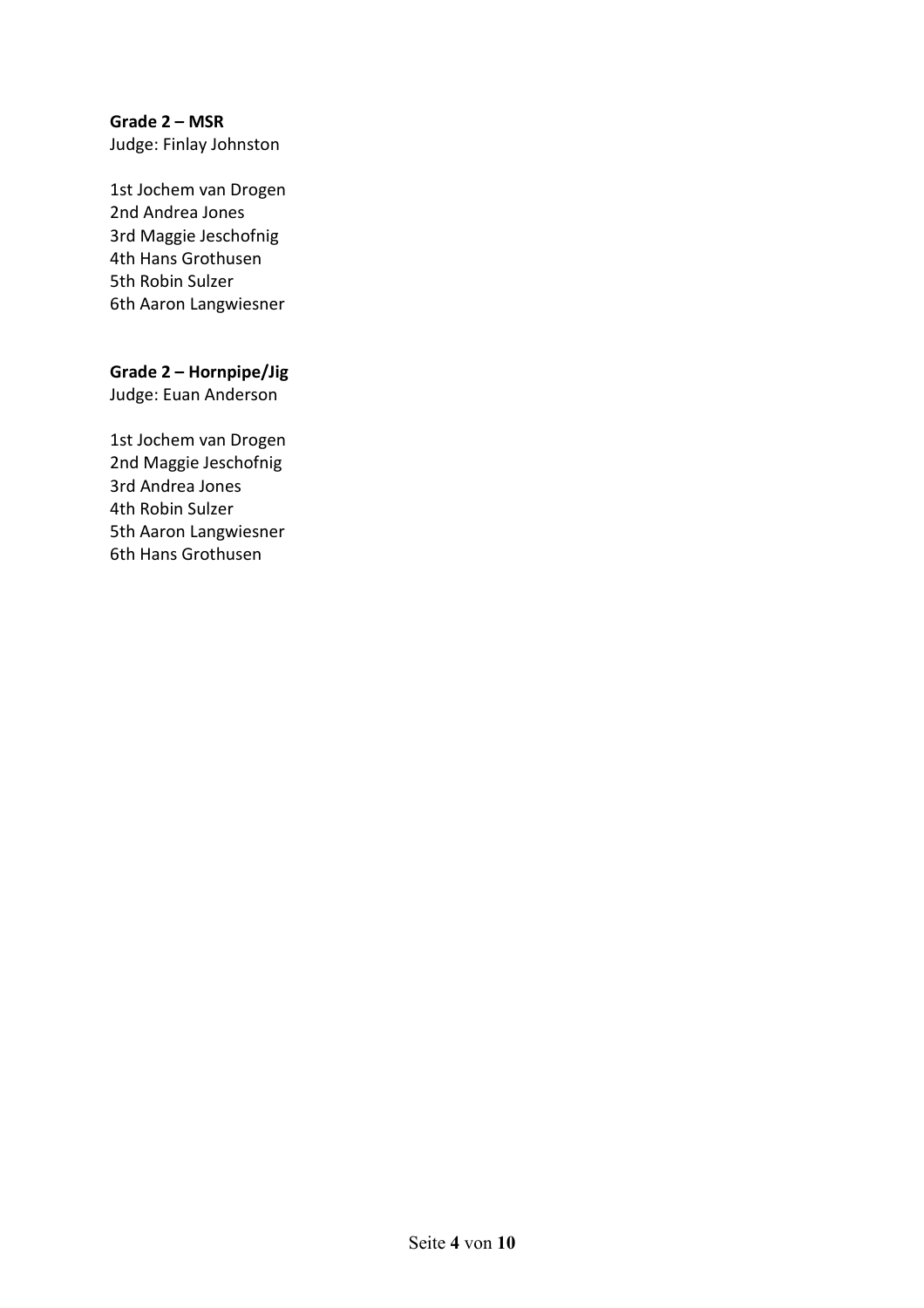# **Grade 1 – MSR**

Judge: Euan Anderson

1st Maggy Schmitz 2nd Martin Heinke 3rd Niklas McPhee 4th Mario Rossa 5th Eike Zeh 6th Reid Lucas

## **Grade 1 – Hornpipe/Jig**

Judge: Connor Sinclair

1st Martin Heinke 2nd Maggy Schmitz 3rd Mario Rossa 4th Eike Zeh 5th Niklas McPhee 6th Esther Scheren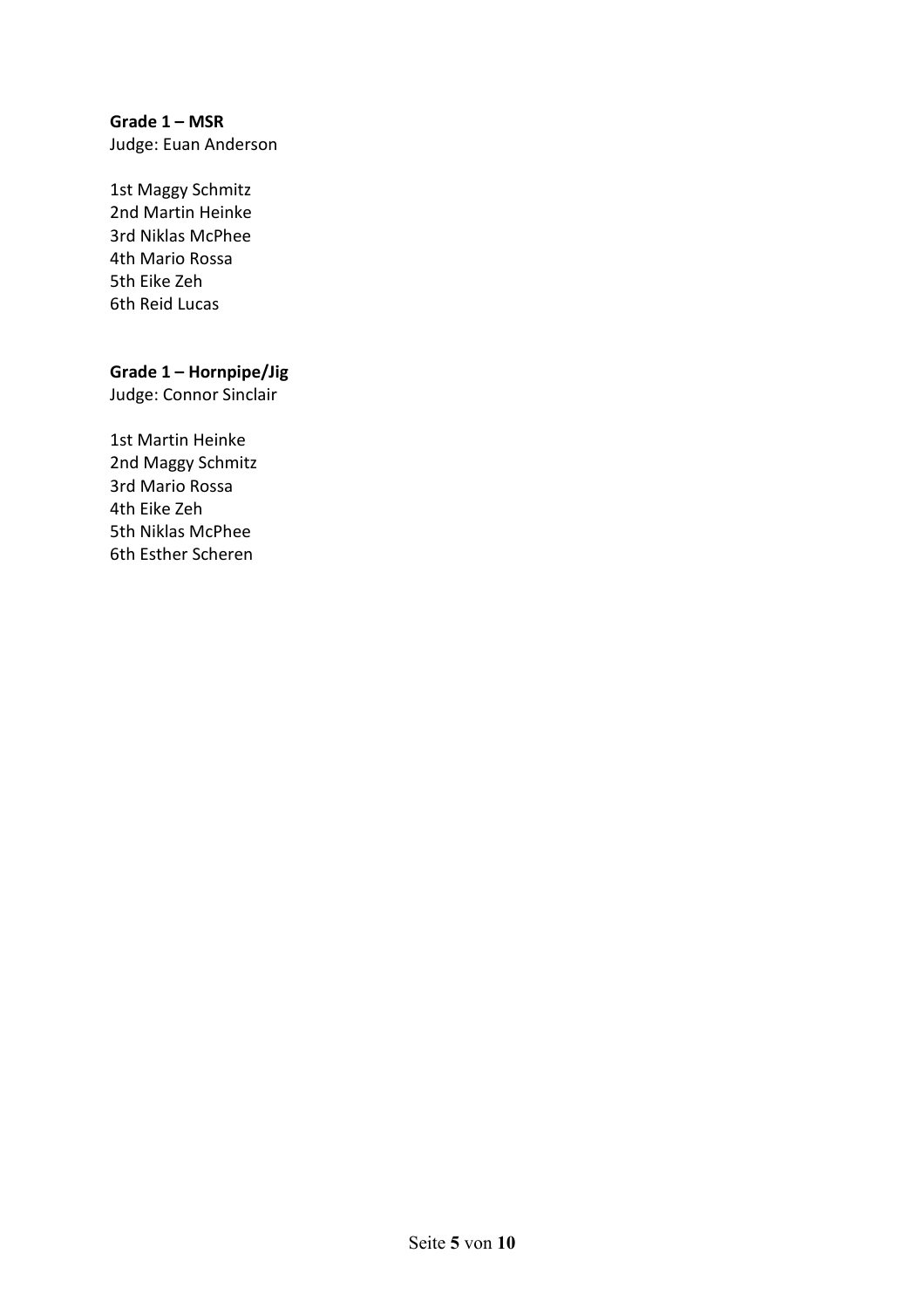#### **Grade 4 – Piobaireachd**

Judge: Calum Brown

1st Aaron Langwiesner 2nd Anne-Kathrin Albert 3rd Katharina Nohl 4th Alexander Heß 5th Heike Bund 6th Martin Hasenfraz

#### **Grade 3 – Piobaireachd**

Judge: John Dew

#### 1st Andreas Popp

2nd Christoph Fischer 3rd Esther Kokabi 4th Anja Maroske-Jeck 5th Nils Bosshammer 6th Harald Metelmann

#### **Grade 2 – Piobaireachd**

Judge: Euan Anderson

1st Maggie Jeschofnig 2nd Robin Sulzer 3rd Andrea Jones 4th Dagmar Pesta

# **Grade 1 - Piobaireachd**

Judge: Connor Sinclair

1st Esther Scheren 2nd Maggy Schmitz 3rd Martin Heinke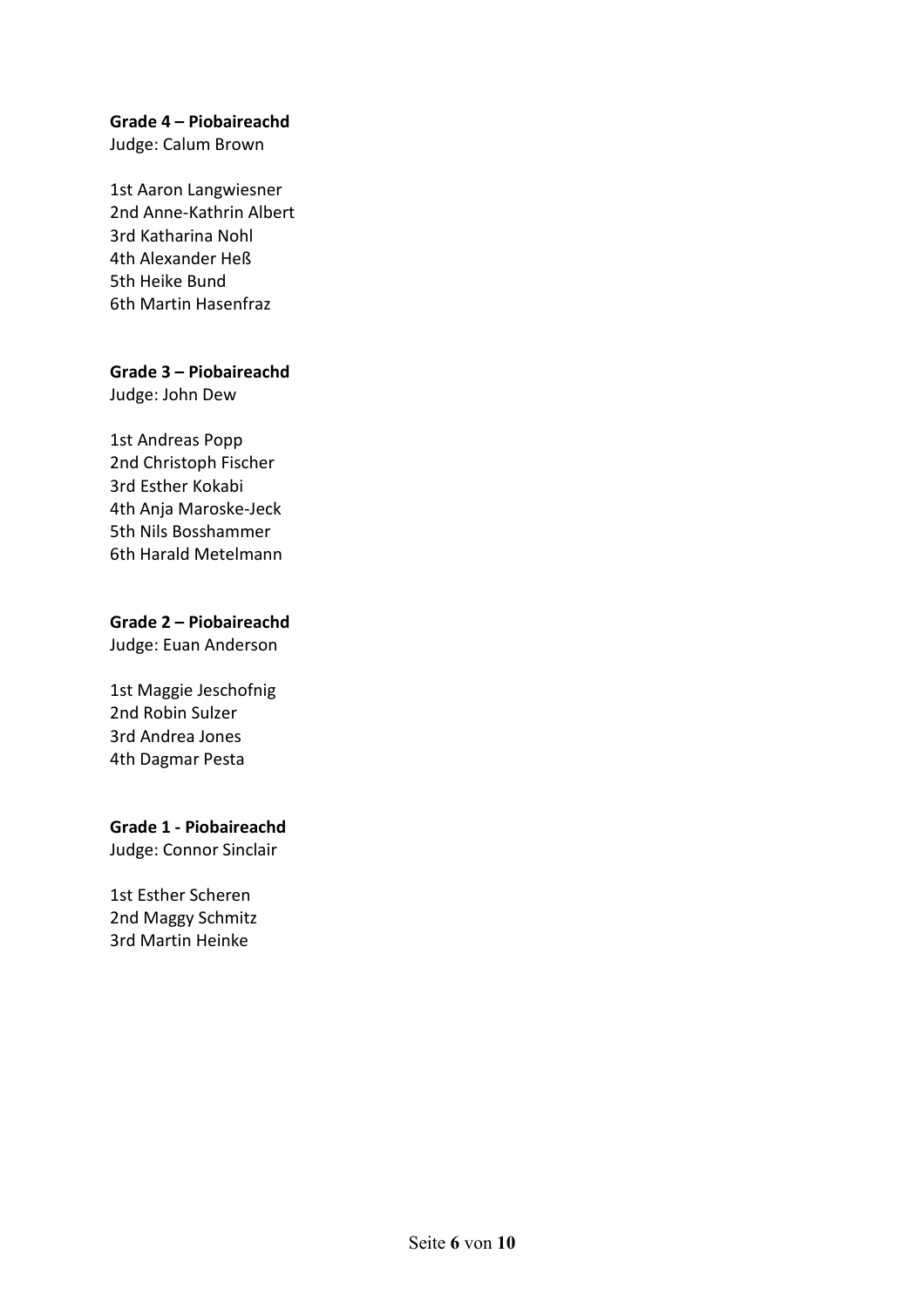# **Grade O/P - MSR**

Judge: Connor Sinclair

1st Martin Heinke 2nd Maggy Schmitz 3rd Daniel Lidgren 4th Mario Rossa 5th Dagmar Pesta 6th Thomas Kunz

#### **Grade O/P – Hornpipe/Jig**

Judge: Finlay Johnston

# 1st Maggy Schmitz

2nd Martin Heinke 3rd Daniel Lidgren 4th Mario Rossa 5th Thomas Kunz 6th Dagmar Pesta

#### **Grade O/P - Piobaireachd**

Judge: Finlay Johnston

1st Daniel Lidgren 2nd Maggy Schmitz 3rd Dagmar Pesta

#### **Grade O/P – Medley**

Judge: Euan Anderson

1st Daniel Lidgren 2nd Maggy Schmitz 3rd Mario Rossa 4th Dagmar Pesta

#### **Grade O/P – 6/8 March**

Judge: Connor Sinclair

1st Martin Heinke 2nd Daniel Lidgren 3rd Maggy Schmitz 4th Mario Rossa 5th Dagmar Pesta 6th Jochem van Drogen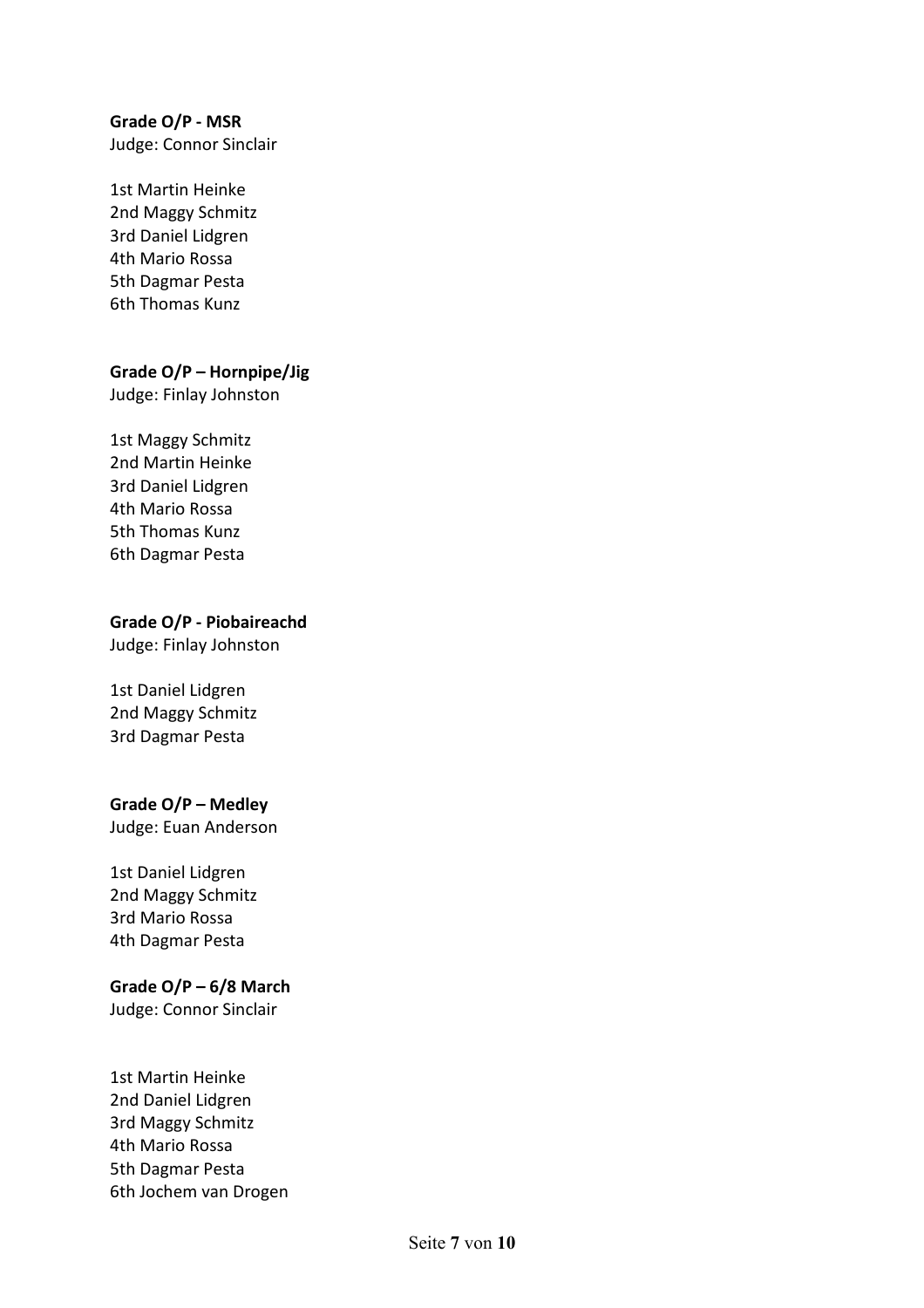#### **Practice Chanter - Slow Air**

Judge: John Dew

1st Clara Hinchliffe-Martinez 2nd Markus Engel 3rd Lucy McGregor 4th Peter Koechig 5th Thorsten Brandes 6th Claudia Groehler

#### **Practice Chanter – March**

Judge: Calum Brown

1st Clara Hinchliffe-Martinez 2nd Anna Risse 3rd Lucy McGregor 4th Peter Koechig 5th Thorsten Brandes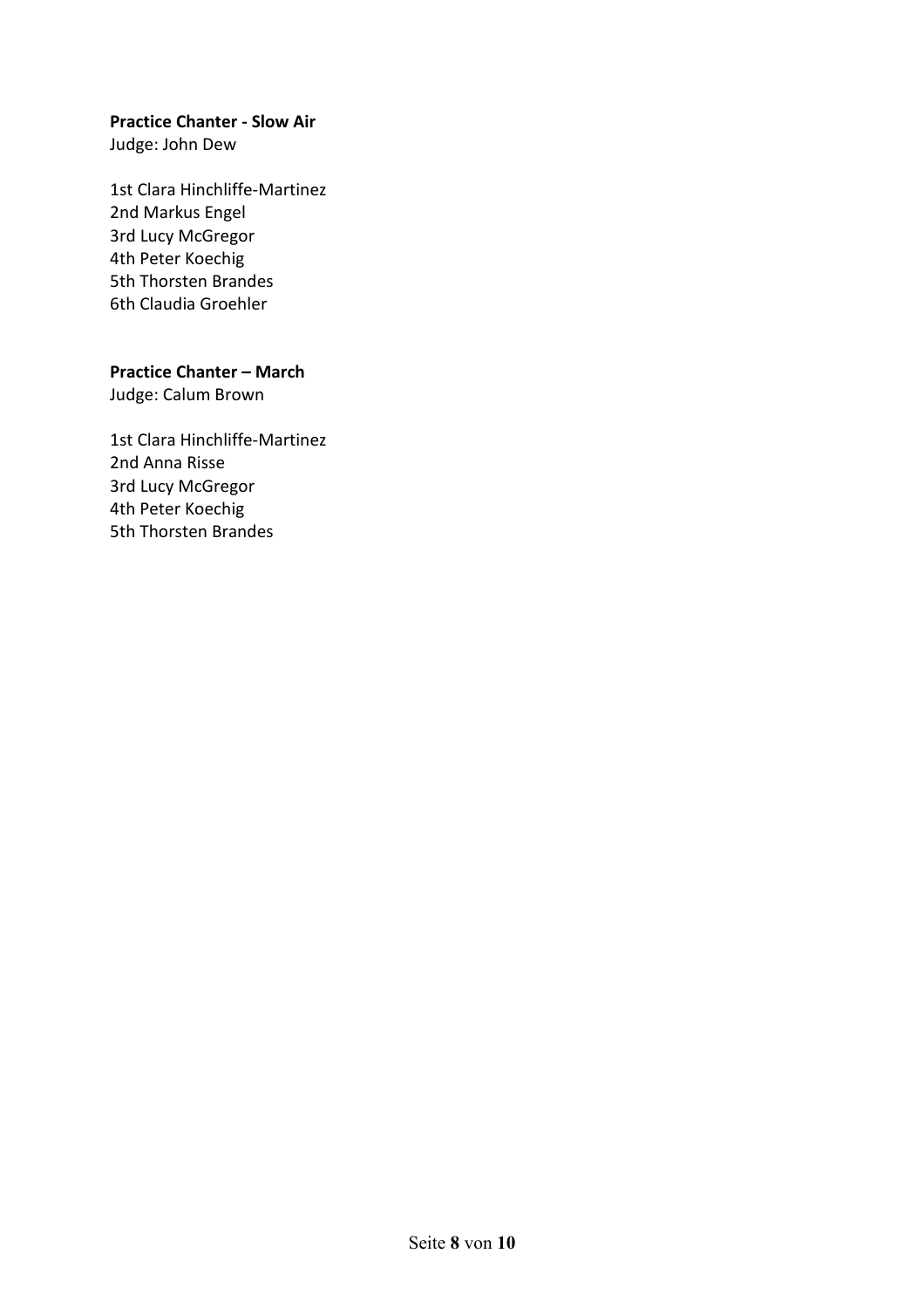#### **Tenor Drumming & Bass Drumming**

Judge: Andrew Elliott

#### **TD Beginner – 2/4 March**

1st Sandra Zeh 2nd Andrea Kaufmann 3rd Zoey Falke

#### **TD Beginner – 3/4 March**

1st Lisa Scholz 2nd Heike Hänel 3rd Sandra Zeh 4th Sarah Michelle Kirschner 5th Andrea Kaufmann

#### **TD Beginner – 4/4 March**

1st Lisa Scholz 2nd Sandra Zeh 3th Andrea Kaufmann

#### **TD Open – MSR**

1st Mandana Kazerouni

# **BD Beginner – 2/4 March**

1st Eike Zeh 2nd Martin Falke

#### **BD Beginner – 3/4 March**

1st Martin Falke

#### **BD Beginner – 4/4 March**

1st Lisa Scholz 2nd Eike Zeh 3rd Martin Falke

#### **BD Open – MSR**

1st Markus Arndt